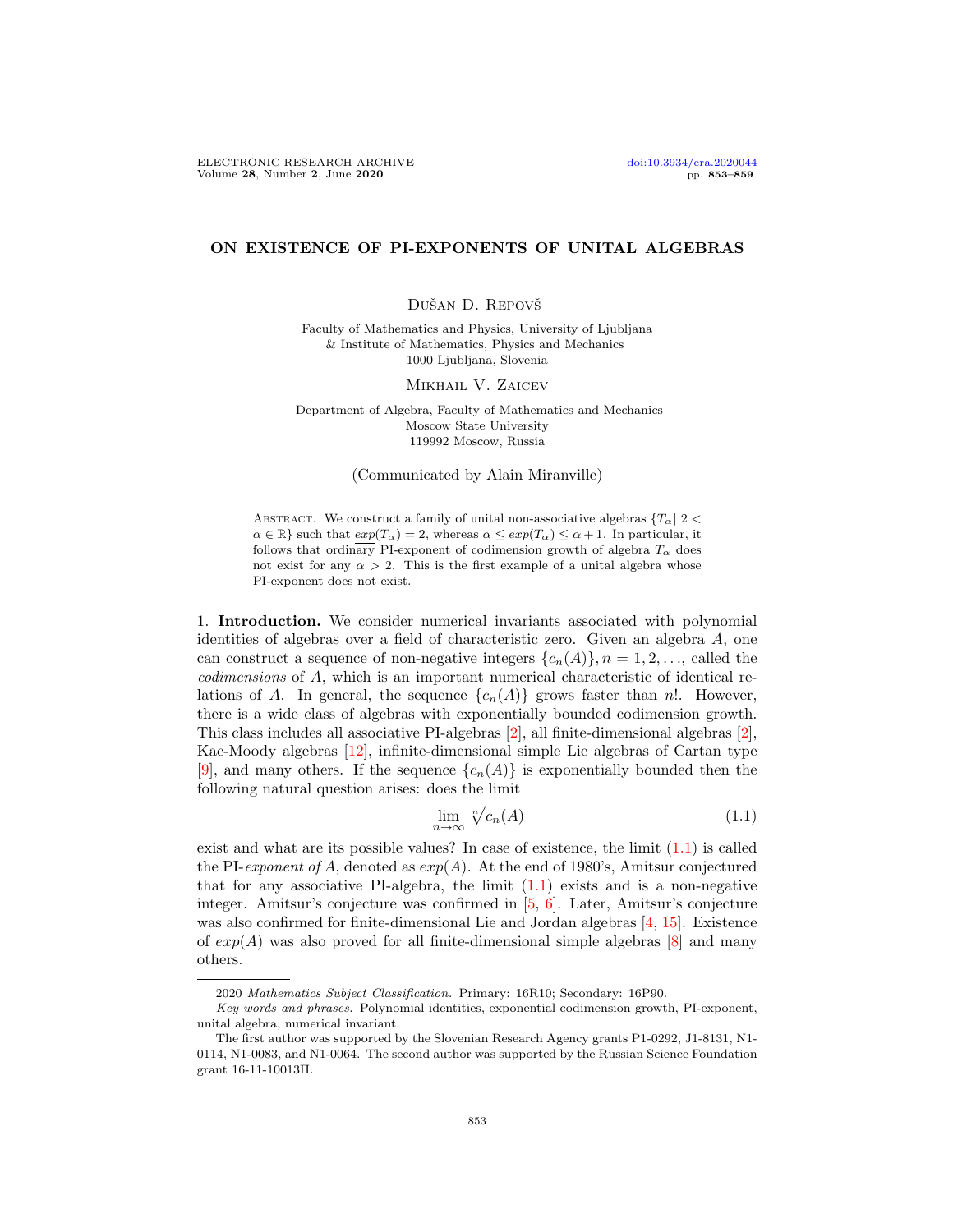Nevertheless, the answer to Amitsur's question in the general case is negative: a counterexample was presented in [\[14\]](#page-5-8). Namely, for any real  $\alpha > 1$ , an algebra  $R_{\alpha}$  was constructed such that the lower limit of  $\sqrt[n]{c_n(A)}$  is equal to 1, whereas the upper limit is equal to  $\alpha$ . It now looks natural to describe classes of algebras in which for any algebra A, its PI-exponent  $exp(A)$  exists. One of the candidates is the class of all finite-dimensional algebras. Another one is the class of so-called special Lie algebras. The next interesting class consists of unital algebras, it contains in particular, all algebras with an external unit. Given an algebra A, we denote by  $A^{\sharp}$ the algebra obtained from A by adjoining the external unit. There is a number of papers where the existence of  $exp(A^{\sharp})$  has been proved, provided that  $exp(A)$  exists [\[11,](#page-5-9) [16,](#page-5-10) [17\]](#page-6-0). Moreover, in all these cases,  $exp(A^{\sharp}) = exp(A) + 1$ .

The main goal of the present paper is to construct a series of unital algebras such that  $exp(A)$  does not exist, although the sequence  $\{c_n(A)\}$  is exponentially bounded (see Theorem [3.1](#page-3-0) and Corollary [3.1](#page-5-11) below). All details about polynomial identities and their numerical characteristics can be found in [\[1,](#page-5-12) [3,](#page-5-13) [7\]](#page-5-14).

2. Definitions and preliminary structures. Let  $A$  be an algebra over a field F and let  $F\{X\}$  be a free F-algebra with an infinite set X of free generators. The set  $Id(A) \subset F\{X\}$  of all identities of A forms an ideal of  $F\{X\}$ . Denote by  $P_n = P_n(x_1, \ldots, x_n)$  the subspace of  $F\{X\}$  of all multilinear polynomials on  $x_1, \ldots, x_n \in X$ . Then  $P_n \cap Id(A)$  is actually the set of all multilinear identities of A of degree n. An important numerical characteristic of  $Id(A)$  is the sequence of non-negative integers  $\{c_n(A)\}, n = 1, 2, \ldots$ , where

$$
c_n(A) = \dim \frac{P_n}{P_n \cap Id(A)}.
$$

If the sequence  $\{c_n(A)\}\$ is exponentially bounded, then the lower and the upper PI-exponents of A, defined as follows

$$
\underline{exp}(A) = \liminf_{n \to \infty} \sqrt[n]{c_n(A)}, \quad \overline{exp}(A) = \limsup_{n \to \infty} \sqrt[n]{c_n(A)},
$$

are well-defined. An existence of ordinary PI-exponent [\(1.1\)](#page-0-0) is equivalent to the equality  $exp(A) = \overline{exp}(A)$ .

In [\[14\]](#page-5-8), an algebra  $R = R(\alpha)$  such that  $exp(R) = 1, \overline{exp}(R) = \alpha$ , was constructed for any real  $\alpha > 0$ . Slightly modifying the construction from [\[14\]](#page-5-8), we want to get for any real  $\alpha > 2$ , an algebra  $R_{\alpha}$  with  $exp(R_{\alpha})^{\sharp} = 2$  and  $\alpha \leq \overline{exp}(R^{\sharp}) \leq \alpha + 1$ .

Clearly, polynomial identities of  $A^{\sharp}$  strongly depend on the identities of A. In particular, we make the following observation. Note that if  $f = f(x_1, \ldots, x_n)$  is a multilinear polynomial from  $F\{X\}$  then  $f(1+x_1,\ldots,1+x_n) \in F\{X\}^{\sharp}$  is the sum

<span id="page-1-0"></span>
$$
f = \sum f_{i_1,\dots,i_k}, \quad \{i_1,\dots,i_k\} \subseteq \{1,\dots,n\}, \ 0 \le k \le n,\tag{2.1}
$$

where  $f_{i_1,\ldots,i_k}$  is a multilinear polynomial on  $x_{i_1},\ldots,x_{i_k}$  obtained from f by replacing all  $x_j, j \neq i_1, \ldots, i_k$  with 1.

<span id="page-1-1"></span>**Remark 2.1.** A multilinear polynomial  $f = f(x_1, \ldots, x_n)$  is an identity of  $A^{\sharp}$  if and only if all of its components  $f_{i_1,\dots,i_k}$  on the left hand side of  $(2.1)$  are identities of A.

The next statement easily follows from Remark [2.1.](#page-1-1)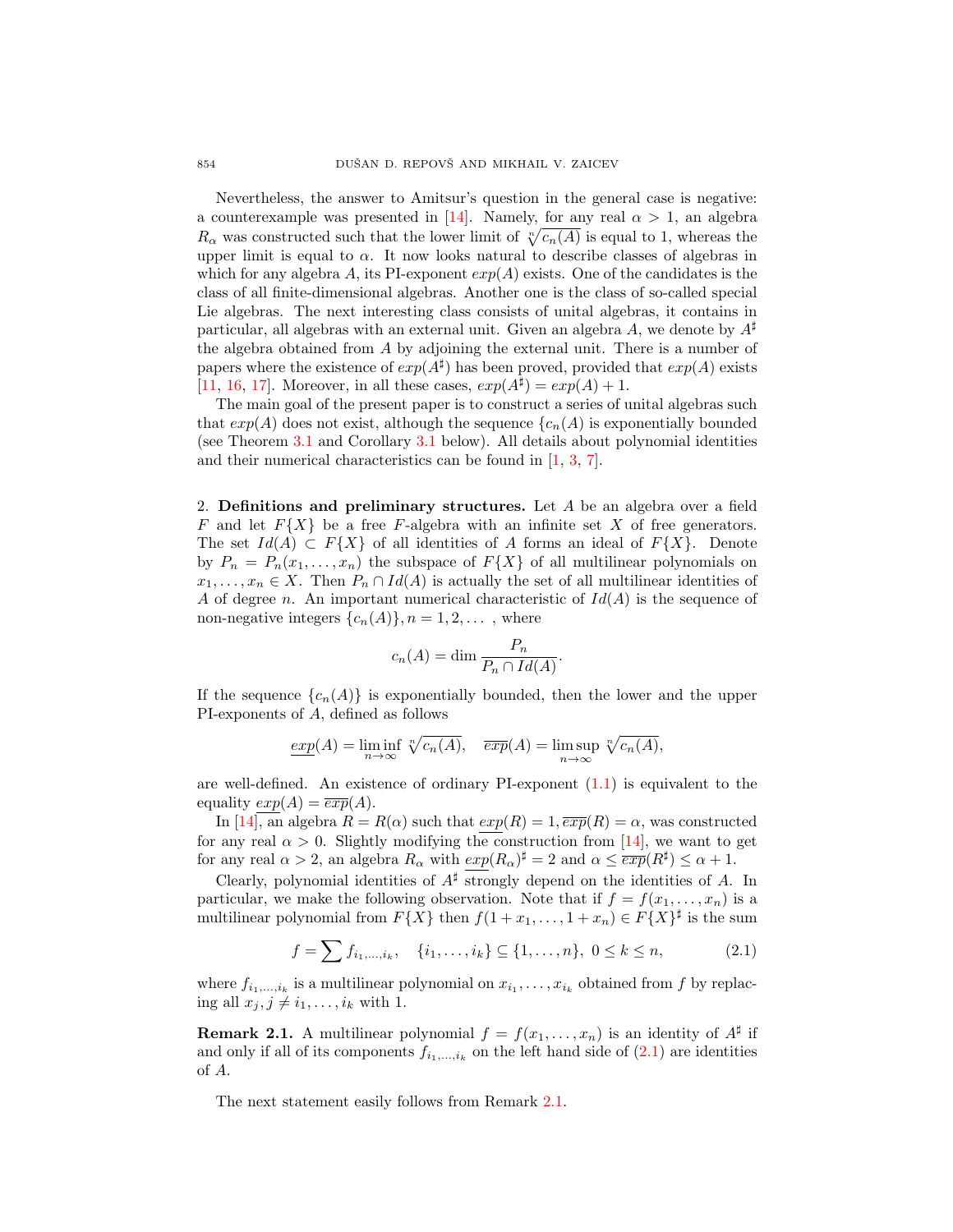Remark 2.2. Suppose that an algebra A satisfies all multilinear identities of an algebra B of degree deg  $f = k \leq n$  for some fixed n. Then  $A^{\sharp}$  satisfies all identities of  $B^{\sharp}$  of degree  $k \leq n$ .

Using results of [\[13\]](#page-5-15), we obtain the following inequalities.

<span id="page-2-6"></span>**Lemma 2.1.** ([\[13,](#page-5-15) Theorem 2]) Let A be an algebra with an exponentally bounded codimension growth. Then  $\overline{exp}(A^{\sharp}) \leq \overline{exp}(A) + 1$ .

<span id="page-2-5"></span>**Lemma 2.2.**  $(13,$  Theorem 3) Let A be an algebra with an exponentally bounded codimension growth satisfying the identity [\(2.2\)](#page-2-0). Then  $exp(A^{\sharp}) \geq exp(A) + 1$ .  $\Box$ 

Given an integer  $T \geq 2$ , we define an infinite-dimensional algebra  $B_T$  by its basis

$$
\{a, b, z_1^i, \dots, z_T^i | i = 1, 2, \dots\}
$$

and by the multiplication table

$$
z_j^i a = \begin{cases} z_{j+1}^i & \text{if } j \leq T-1, \\ 0 & \text{if } j = T \end{cases}
$$

for all  $i \geq 1$  and

$$
z_T^i b = z_1^{i+1}, \quad i \ge 1.
$$

All other products of basis elements are equal to zero. Clearly, algebra  $B_T$  is right nilpotent of class 3, that is

<span id="page-2-0"></span>
$$
x_1(x_2x_3) \equiv 0 \tag{2.2}
$$

is an identity of  $B_T$ . Due to [\(2.2\)](#page-2-0), any nonzero product of elements of  $B_T$  must be left-normed. Therefore we omit brackets in the left-normed products and write  $(y_1y_2)y_3 = y_1y_2y_3$  and  $(y_1 \cdots y_k)y_{k+1} = y_1 \cdots y_{k+1}$  if  $k \ge 3$ .

We will use the following properties of algebra  $B_T$ .

**Lemma 2.3.** ([14, Lema 2.1]) Let 
$$
n \leq T
$$
. Then  $c_n(B_T) \leq 2n^3$ .

<span id="page-2-3"></span>**Lemma 2.4.** ([\[14,](#page-5-8) Lema 2.2]) Let  $n = kT + 1$ . Then

$$
c_n(B_T) \ge k! = \left(\frac{N-1}{T}\right)!.
$$

<span id="page-2-2"></span>**Lemma 2.5.** ([\[14,](#page-5-8) Lema 2.3]) Any multilinear identity  $f = f(x_1, \ldots, x_n)$  of degree  $n \leq T$  of algebra  $B_T$  is an identity of  $B_{T+1}$ .

Let  $F[\theta]$  be a polynomial ring over F on one indeterminate  $\theta$  and let  $F[\theta]_0$  be its subring of all polynomials without free term. Denote by  $Q_N$  the quotient algebra

$$
Q_N = \frac{F[\theta]_0}{(Q^{N+1})},
$$

where  $(Q^{N+1})$  is an ideal of  $F[\theta]$  generated by  $Q^{N+1}$ . Fix an infinite sequence of integers  $T_1 < N_1 < T_2 < N_2 \ldots$  and consider the algebra

<span id="page-2-1"></span>
$$
R = B(T_1, N_1) \oplus B(T_2, N_2) \oplus \cdots,
$$
\n
$$
(2.3)
$$

where  $B(T, N) = B_T \otimes Q_N$ .

Let R be an algebra of the type  $(2.3)$ . Then the following lemma holds.

<span id="page-2-4"></span>**Lemma 2.6.** For any  $i \geq 1$ , the following equalities hold:

(a) if 
$$
T_i \le n \le N_i
$$
 then  
\n $P_n \cap Id(R) = P_n \cap Id(B(T_i, N_i) \oplus B(T_{i+1}, N_{i+1})) = P_n \cap Id(B_{T_i} \oplus B_{T_{i+1}});$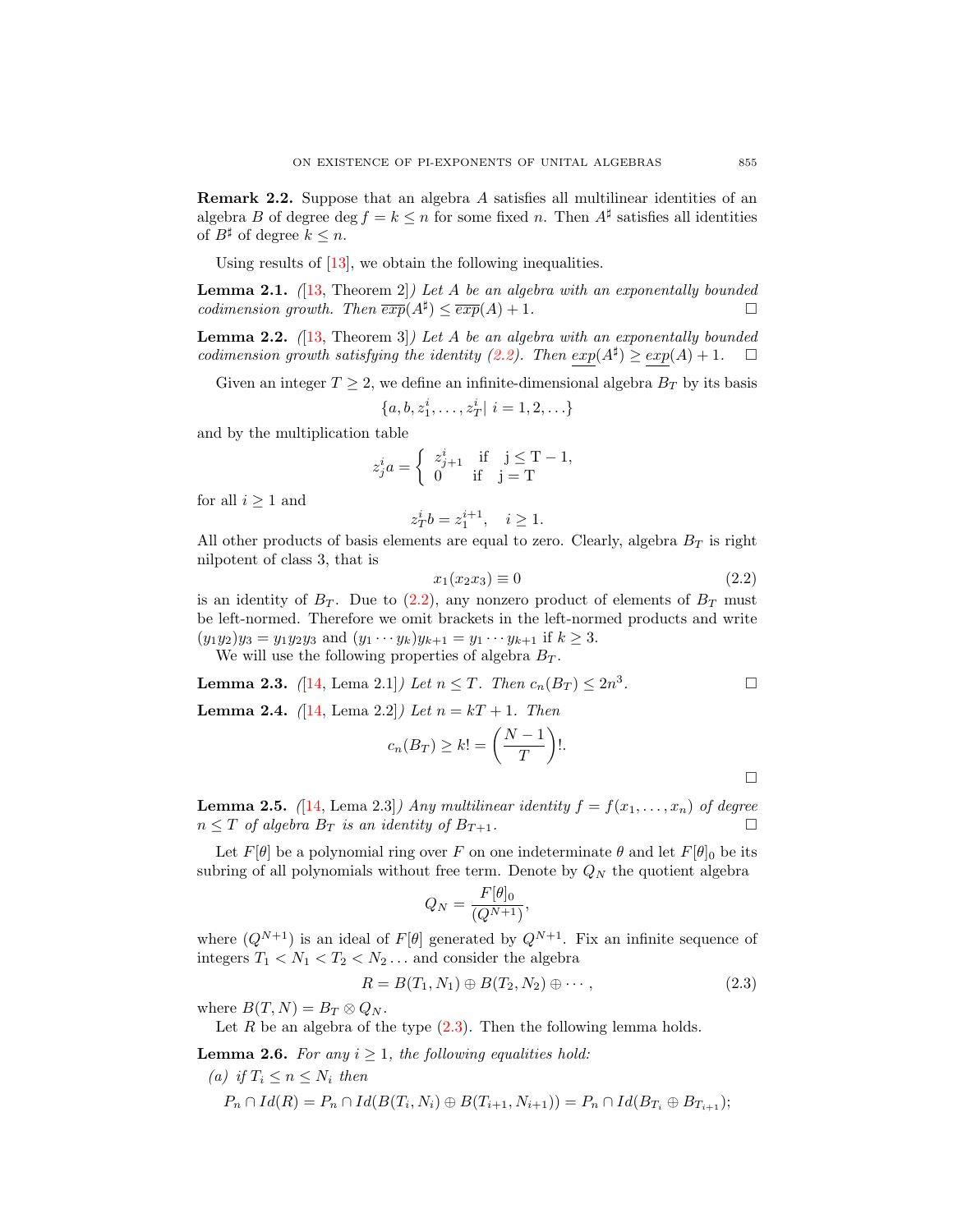(b) if  $N_i < n \leq T_{i+1}$  then

$$
P_n \cap Id(R) = P_n \cap Id(B(T_{i+1}, N_{i+1})) = P_n \cap (Id(B_{T_{i+1}})).
$$

*Proof.* This follows immediately from the equality  $B(T_i, N_i)^{N_i+1} = 0$  and from Lemma [2.5.](#page-2-2)  $\Box$ 

The folowing remark is obvious.

**Remark 2.3.** Ler  $R$  be an algebra of type  $(2.3)$ . Then

$$
Id(R^{\sharp}) = Id(B(T_1, N_1)^{\sharp} \oplus B(T_2, N_2)^{\sharp} \oplus \cdots).
$$

## 3. The main result.

<span id="page-3-0"></span>**Theorem 3.1.** For any real  $\alpha > 1$ , there exists an algebra  $R_{\alpha}$  with  $exp(R_{\alpha}) =$  $1, \overline{exp}(R_{\alpha}) = \alpha$  such that  $\overline{exp}(R_{\alpha}^{\sharp}) = 2$  and  $\alpha \leq \overline{exp}(R_{\alpha}^{\sharp}) \leq \alpha + 1$ .

Proof. Note that

<span id="page-3-2"></span>
$$
c_n(A) \leq nc_{n-1}(A) \tag{3.1}
$$

for any algebra A satisfying  $(2.2)$ . We will construct  $R_{\alpha}$  of type  $(2.3)$  by a special choice of the sequence  $T_1, N_1, T_2, N_2, \ldots$  depending on  $\alpha$ . First, choose  $T_1$  such that

<span id="page-3-1"></span>
$$
2m^3 < \alpha^m \tag{3.2}
$$

for all  $m \geq T_1$ . By Lemma [2.4,](#page-2-3) algebra  $B_{T_1}$  has an overexponential codimenson growth. Hence there exists  $N_1 > T_1$  such that

$$
c_n(B_{T_1}) < \alpha^n
$$
 for all  $n \le N_1 - 1$  and  $c_{N_1}(B_{T_1}) \ge \alpha^{N_1}$ .

Consider an arbitrary  $n > N_1$ . By Remark [2.1,](#page-1-1) we have

$$
c_n(R^{\sharp}) \le \sum_{k=0}^n {n \choose k} c_k(R) = \Sigma'_1 + \Sigma'_2,
$$

where

$$
\Sigma_1' = \sum_{k=0}^{N_1} {n \choose k} c_k(R), \quad \Sigma_2' = \sum_{k=N_1+1}^{n} {n \choose k} c_k(R).
$$

By Lemma [2.6,](#page-2-4) we have  $\Sigma'_1 + \Sigma'_2 \leq \Sigma_1 + \Sigma_2$ , where

$$
\Sigma_1 = \sum_{k=0}^{N_1} {n \choose k} c_k(B_{T_1}), \quad \Sigma_2 = \sum_{k=0}^{n} {n \choose k} c_k(B_{T_2}).
$$

Then for any  $T_2 > N_1$ , an upper bound for  $\Sigma_2$  is

<span id="page-3-4"></span>
$$
\Sigma_2 \le \sum_{k=0}^n \binom{n}{k} 2k^3 \le 2n^3 \sum_{k=0}^n \binom{n}{k} = 2n^3 2^n,
$$
\n(3.3)

which follows from [\(3.2\)](#page-3-1), provided that  $n \leq T_2$ .

Let us find an upper bound for  $\Sigma_1$  assuming that n is sufficiently large. Clearly,

<span id="page-3-3"></span>
$$
\Sigma_1 \le N_1 \alpha^{N_1} \sum_{k=0}^{N_1} \binom{n}{k} \tag{3.4}
$$

which follows from the choice of  $N_1$ , relation [\(3.1\)](#page-3-2), and the equality  $B(T_1, N_1)^n = 0$ for all  $n \geq N_1 + 1$ . Since  $N_1 \alpha^{N_1}$  is a constant for fixed  $N_1$ , we only need to estimate the sum of binomial coefficients.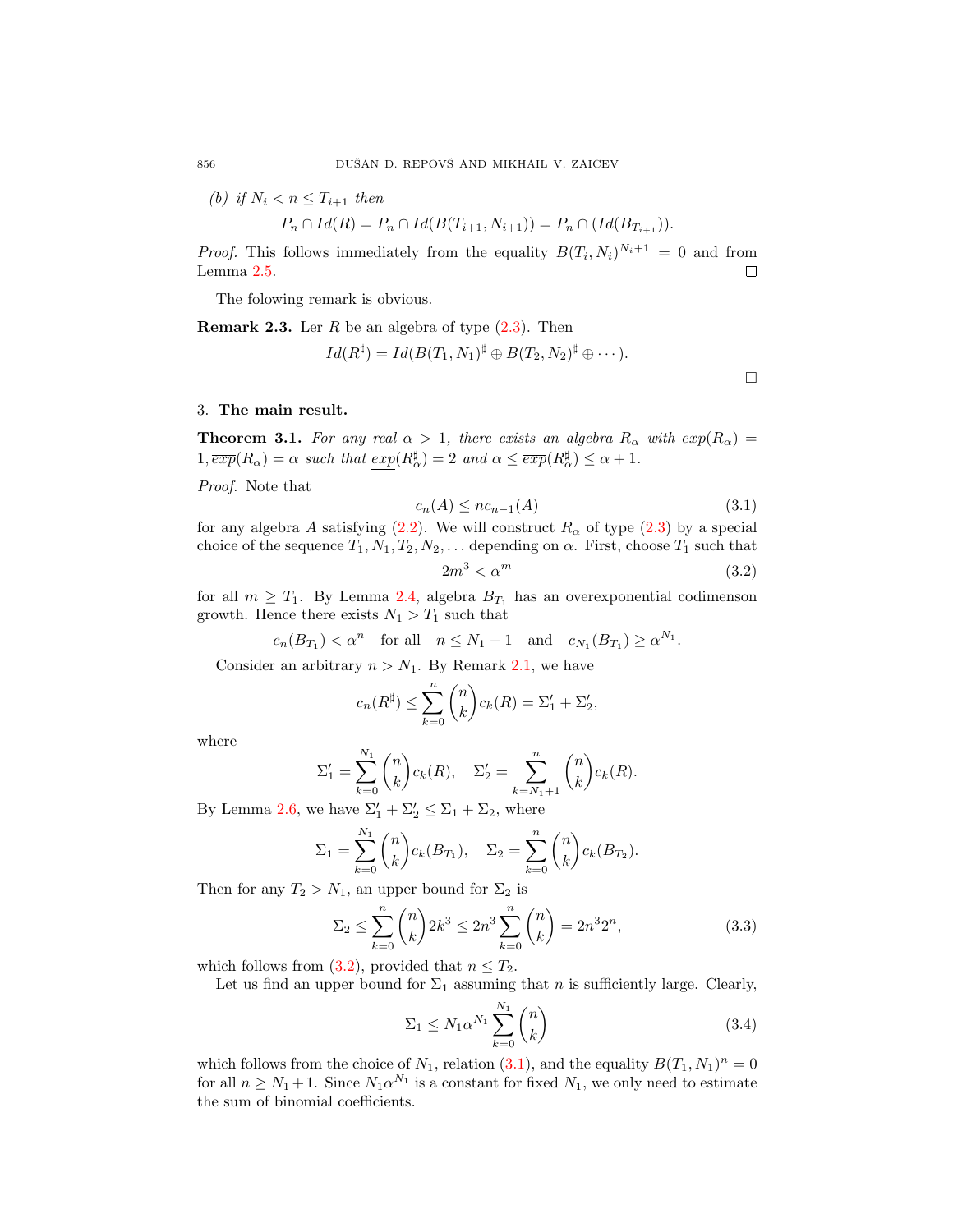From the Stirling formula

$$
m! = \sqrt{2\pi m} \left(\frac{m}{e}\right)^m e^{\frac{1}{12m + \theta_m}}, \quad 0 < \theta_m < 1,
$$

it follows that

<span id="page-4-0"></span>
$$
\binom{n}{k} \le \sqrt{\frac{n}{k(n-k)}} \cdot \frac{n^n}{k^k(n-k)^{n-k}}.
$$
\n
$$
\text{function } \Phi : [0:1] \to \mathbb{R} \text{ by setting}
$$
\n
$$
\text{(3.5)}
$$

Now we define the function  $\Phi:[0;1]\rightarrow \mathbb{R}$  by setting

$$
\Phi(x) = \frac{1}{x^x (1-x)^{1-x}}.
$$

It is not difficult to show that  $\Phi$  increases on [0; 1/2],  $\Phi(0) = 1$ , and  $\Phi(x) \le 2$  on [0; 1]. In terms of the function  $\Phi$  we rewrite  $(3.5)$  as

<span id="page-4-1"></span>
$$
\binom{n}{k} \le \sqrt{\Phi\left(\frac{k}{n}\right)} \cdot \Phi\left(\frac{k}{n}\right)^n < 2\Phi\left(\frac{k}{n}\right)^n \le 2\Phi\left(\frac{N_1}{n}\right)^n \tag{3.6}
$$

provided that  $n > 2N_1$ . Now [\(3.4\)](#page-3-3) and [\(3.6\)](#page-4-1) together with [\(3.3\)](#page-3-4) imply

$$
\Sigma_1 \le 2N_1 \alpha^{N_1} (N_1 + 1) \Phi \left(\frac{N_1}{n}\right)^n, \quad \Sigma_2 \le 2n^3 2^n.
$$

Since

$$
\lim_{n\to\infty}\Phi\left(\frac{N_1}{n}\right)^n=1
$$

and  $\Phi(x)$  increases on  $(0; 1/2]$ , there exists  $n > 2N_1$  such that

<span id="page-4-2"></span>
$$
2N_1(N_1+1)\alpha^{N_1}\Phi\left(\frac{N_1}{n}\right)^n + 2n^32^n < (2+\frac{1}{2})^n. \tag{3.7}
$$

Now we take  $T_2$  to be equal to the minimal  $n > 2N_1$  satisfying [\(3.7\)](#page-4-2). Note that for such  $T_2$  we have

$$
c_n(R^{\sharp}) < (2 + \frac{1}{2})^n
$$

for  $n = T_2$ .

As soon as  $T_2$  is choosen, we can take  $N_2$  as the minimal n such that  $c_n(B_{T_2}) \geq$  $\alpha^n$ . Then again,  $c_m(R) < m\alpha^m$  if  $m < N_2$ . Repeating this procedure, we can construct an infinite chain  $T_1 < N_1 < T_2 < N_2 \cdots$  such that

<span id="page-4-6"></span>
$$
c_n(R) < \alpha^n + 2n^3 \tag{3.8}
$$

for all  $n \neq N_1, N_2, \ldots$ ,

<span id="page-4-7"></span>
$$
\alpha^{n} \le c_{n}(R) < \alpha^{n} + n(\alpha^{n-1} + 2n^{3})\tag{3.9}
$$

for all  $n = N_1, N_2, \ldots$  and

<span id="page-4-3"></span>
$$
2N_j(N_j+1)\alpha^{N_j}\Phi\left(\frac{N_j}{T_{j+1}}\right)^{T_{j+1}} + 2T_{j+1}^3 \cdot 2^{T_{j+1}} < (2+\frac{1}{2^j})^{T_{j+1}}\tag{3.10}
$$

for all  $j = 1, 2, \ldots$ .

Let us denote by  $R_{\alpha}$  the just constructed algebra R of type [\(2.3\)](#page-2-1). Then [\(3.10\)](#page-4-3) means that

<span id="page-4-4"></span>
$$
c_n(R_{\alpha}^{\sharp}) < (2 + \frac{1}{2^j})^n
$$
\n(3.11)

if  $n = T_{j+1}, j = 1, 2, \ldots$ . It follows from inequality  $(3.11)$  that

<span id="page-4-5"></span>
$$
\exp(R_{\alpha}^{\sharp}) \le 2. \tag{3.12}
$$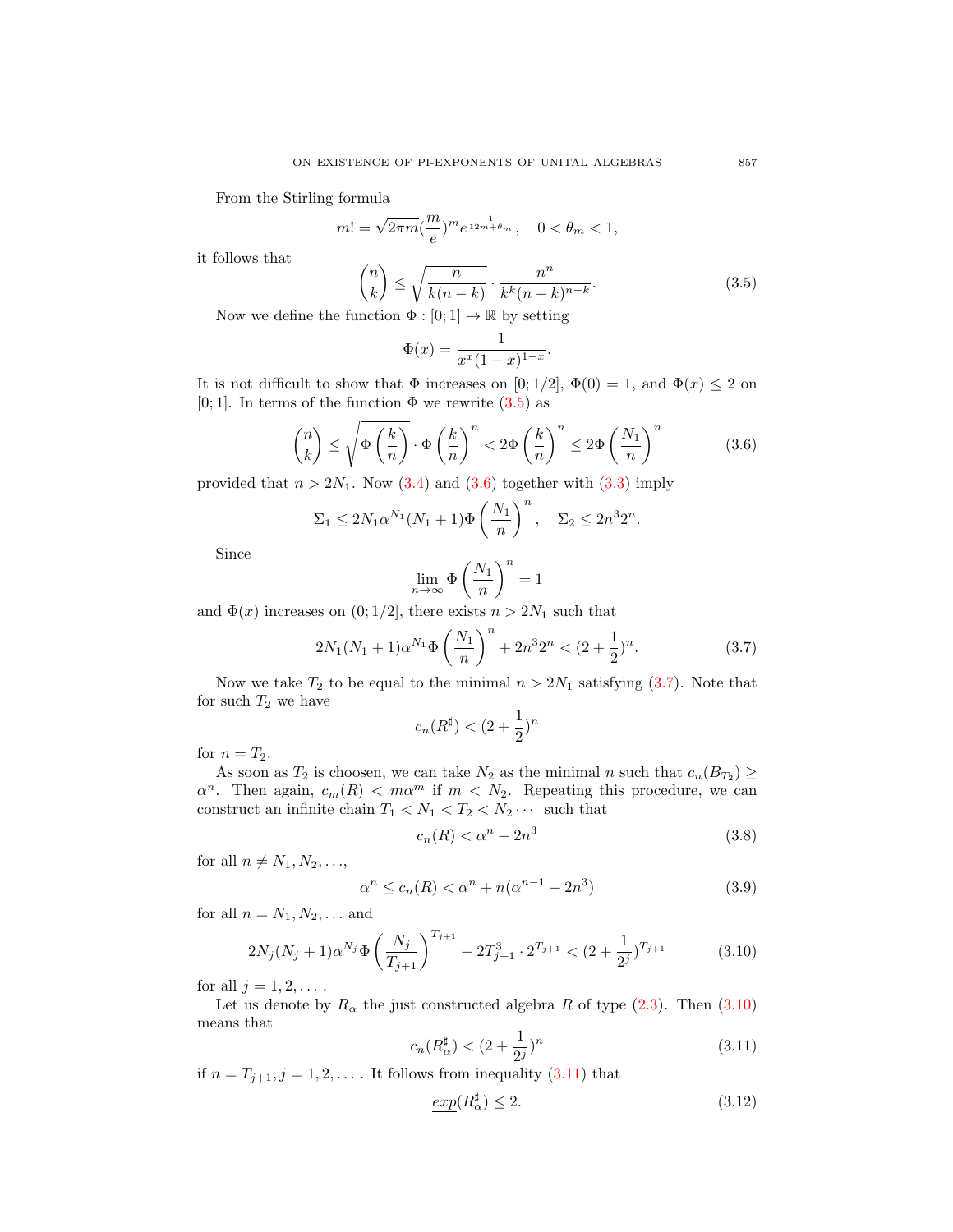On the other hand, since  $R_{\alpha}$  is not nilpotent, it follows that

<span id="page-5-16"></span>
$$
\exp(R_{\alpha}^{\sharp}) \ge 1. \tag{3.13}
$$

Since the PI-exponent of non-nilpotent algebra cannot be strictly less than 1, relations  $(3.12)$ ,  $(3.13)$  and Lemma [2.2](#page-2-5) imply

$$
\underline{exp}(R_{\alpha}) = 1, \ \underline{exp}(R_{\alpha}^{\sharp}) = 2.
$$

Finally, relations [\(3.8\)](#page-4-6), [\(3.9\)](#page-4-7) imply the equality  $\overline{exp}(R_{\alpha}) = \alpha$ . Applying Lemma [2.1,](#page-2-6) we see that  $\overline{exp}(R_{\alpha}^{\sharp}) \leq \alpha + 1$ . The inequality  $\alpha = \overline{exp}(R_{\alpha}) \leq \overline{exp}(R_{\alpha}^{\sharp})$  is obvious, since  $R_{\alpha}$  is a subalgebra of  $R_{\alpha}^{\sharp}$ , Thus we have completed the proof of Theorem [3.1.](#page-3-0) □

As a consequence of Theorem [3.1](#page-3-0) we get an infinite family of unital algebras of exponential codimension growth without ordinary PI-exponent.

<span id="page-5-11"></span>Corollary 3.1. Let  $\beta > 2$  be an arbitrary real number. Then the ordinary PIexponent of unital algebra  $R^{\sharp}_{\beta}$  from Theorem [3.1](#page-3-0) does not exist. Moreover,  $\exp(R_{\beta}^{\sharp})=$ 2, whereas  $\beta \leq \overline{exp}(R_{\beta}^{\sharp}) \leq \beta + 1$ .

Acknowledgments. We would like to thank the referee for comments and suggestions.

## **REFERENCES**

- <span id="page-5-12"></span>[\[1\]](http://www.ams.org/mathscinet-getitem?mr=MR0886063&return=pdf) Y. A. Bahturin, Identical Relations in Lie Algebras, VNU Science Press, b.v., Utrecht, 1987.
- <span id="page-5-0"></span>[\[2\]](http://www.ams.org/mathscinet-getitem?mr=MR1935223&return=pdf) Y. Bahturin and V. Drensky, [Graded polynomial identities of matrices,](http://dx.doi.org/10.1016/S0024-3795(02)00356-7) Linear Algebra Appl., 357 (2002), 15–34.
- <span id="page-5-13"></span>[\[3\]](http://www.ams.org/mathscinet-getitem?mr=MR1712064&return=pdf) V. Drensky, Free Algebras and PI-Algebras, Graduate Course in Algebra, Springer-Verlag Singapore, Singapore, 2000.
- <span id="page-5-5"></span>[\[4\]](http://www.ams.org/mathscinet-getitem?mr=MR2799615&return=pdf) A. Giambruno, I. Shestakov and M. Zaicev, [Finite-dimensional non-associative algebras and](http://dx.doi.org/10.1016/j.aam.2010.04.007) [codimension growth,](http://dx.doi.org/10.1016/j.aam.2010.04.007) Adv. in Appl. Math.,  $47$  (2011), 125–139.
- <span id="page-5-3"></span>[\[5\]](http://www.ams.org/mathscinet-getitem?mr=MR1658530&return=pdf) A. Giambruno and M. Zaicev, [On codimension growth of finitely generated associative alge](http://dx.doi.org/10.1006/aima.1998.1766)[bras,](http://dx.doi.org/10.1006/aima.1998.1766) Adv. Math., 140 (1998), 145–155.
- <span id="page-5-4"></span>[\[6\]](http://www.ams.org/mathscinet-getitem?mr=MR1680198&return=pdf) A. Giambruno and M. Zaicev, [Exponential codimension growth of PI algebras: An exact](http://dx.doi.org/10.1006/aima.1998.1790) [estimate,](http://dx.doi.org/10.1006/aima.1998.1790) Adv. Math., 142 (1999), 221–243.
- <span id="page-5-14"></span>[\[7\]](http://www.ams.org/mathscinet-getitem?mr=MR2176105&return=pdf) A. Giambruno and M. Zaicev, [Polynomial Identities and Asymptotic Methods](http://dx.doi.org/10.1090/surv/122), Mathematical Surveys and Monographs, 122. American Mathematical Society, Providence, RI, 2005.
- <span id="page-5-7"></span>[\[8\]](http://www.ams.org/mathscinet-getitem?mr=MR2901077&return=pdf) A. Giambruno and M. Zaicev, [On codimension growth of finite-dimensional Lie superalgebras,](http://dx.doi.org/10.1112/jlms/jdr059) J. Lond. Math. Soc. (2), 85 (2012), 534–548.
- <span id="page-5-2"></span>[\[9\]](http://www.ams.org/mathscinet-getitem?mr=MR1101331&return=pdf) S. P. Mishchenko, [Growth of varieties of Lie algebras,](http://dx.doi.org/10.1070/RM1990v045n06ABEH002710) Uspekhi Mat. Nauk, 45 (1990), 25–45, 189; translation in Russian Math. Surveys, 45 (1990), 27-52.
- [\[10\]](http://www.ams.org/mathscinet-getitem?mr=MR0314893&return=pdf) A. Regev, [Existence of identities in](http://dx.doi.org/10.1007/BF02762615)  $A \otimes B$ , Israel J. Math., 11 (1972), 131–152.
- <span id="page-5-9"></span>[\[11\]](http://www.ams.org/mathscinet-getitem?mr=MR3360850&return=pdf) D. Repovš and M. Zaicev, [Numerical invariants of identities of unital algebras,](http://dx.doi.org/10.1080/00927872.2014.924130) Comm. Algebra, 43 (2015), 3823–3839.
- <span id="page-5-1"></span>[\[12\]](http://www.ams.org/mathscinet-getitem?mr=MR1767987&return=pdf) M. V. Zaicev, Varieties and identities of affine Kac-Moody algebras, Methods in Ring Theory, Lecture Notes in Pure and Appl. Math., Marcel Dekker, New York, 198 (1998), 303–314.
- <span id="page-5-15"></span>[\[13\]](http://www.ams.org/mathscinet-getitem?mr=MR3748428&return=pdf) M. V. Zaicev, [Growth of codimensions of metabelian algebras,](http://dx.doi.org/10.3103/S0027132217060031) Translation of Vestnik Moskov. Univ. Ser. I Mat. Mekh.,  $(2017)$ , 15–20; translation in Moscow Univ. Math. Bull., **72** (2017), 233–237.
- <span id="page-5-8"></span>[\[14\]](http://www.ams.org/mathscinet-getitem?mr=MR3260134&return=pdf) M. Zaicev, [On existence of PI-exponents of codimension growth,](http://dx.doi.org/10.3934/era.2014.21.113) Electron. Res. Announc. Math. Sci., 21 (2014), 113-119.
- <span id="page-5-6"></span>[\[15\]](http://www.ams.org/mathscinet-getitem?mr=MR1921808&return=pdf) M. V. Zaĭtsev, [Integrality of exponents of growth of identities of finite dimensional Lie alge](http://dx.doi.org/10.1070/IM2002v066n03ABEH000386)[bras,](http://dx.doi.org/10.1070/IM2002v066n03ABEH000386) Izv. Ross. Akad. Nauk Ser. Mat., 66 (2002), 23–48; translation in Izv. Math., 66 (2002), 463–487.
- <span id="page-5-10"></span>[\[16\]](http://www.ams.org/mathscinet-getitem?mr=MR2907408&return=pdf) M. V. Zaĭtsev, [Identities of finite-dimensional unitary algebras,](http://dx.doi.org/10.1007/s10469-011-9151-8) Algebra Logika, 50 (2011), 563–594, 693, 695; translation in Algebra Logic, 50 (2011), 381–404.